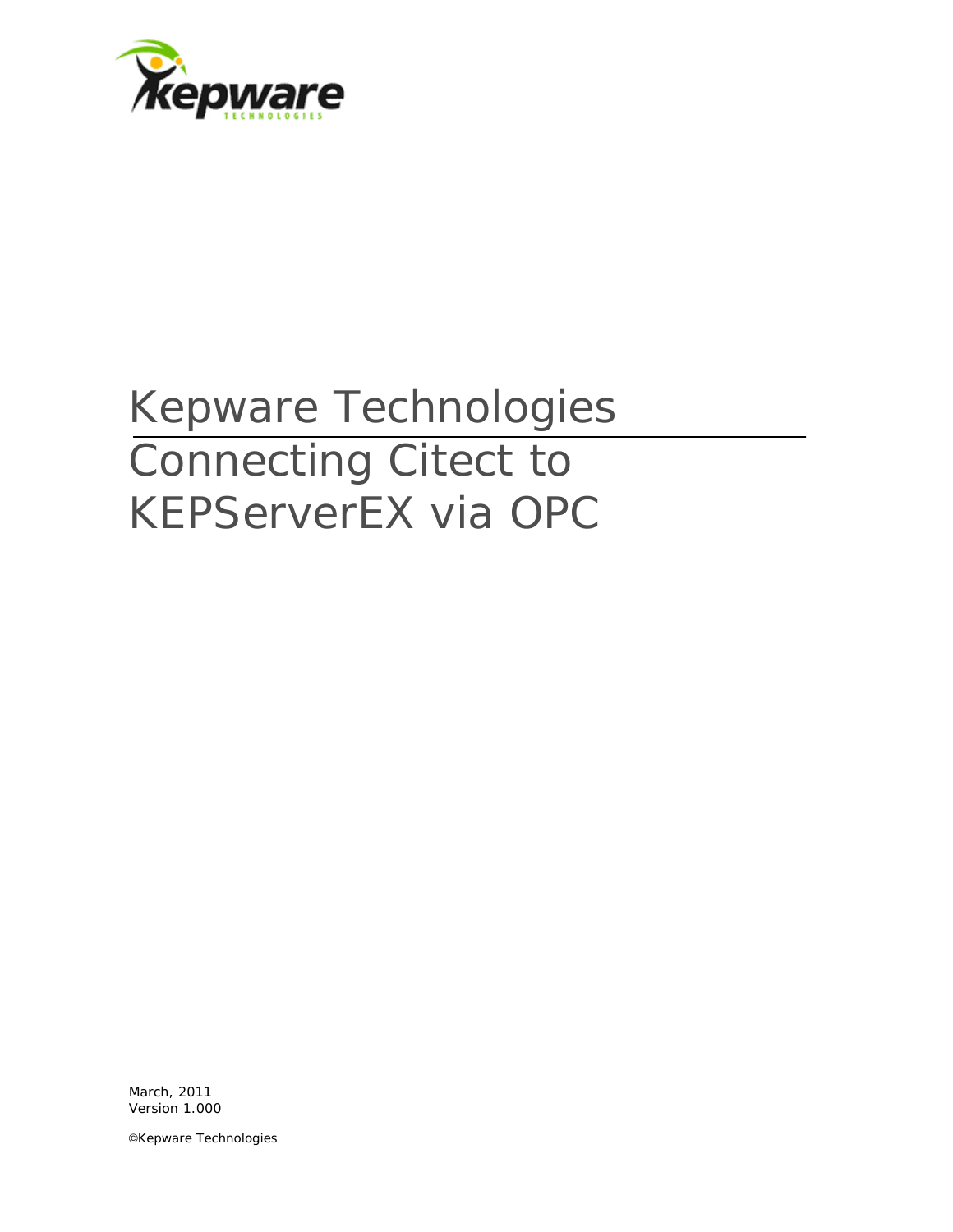## Table of Contents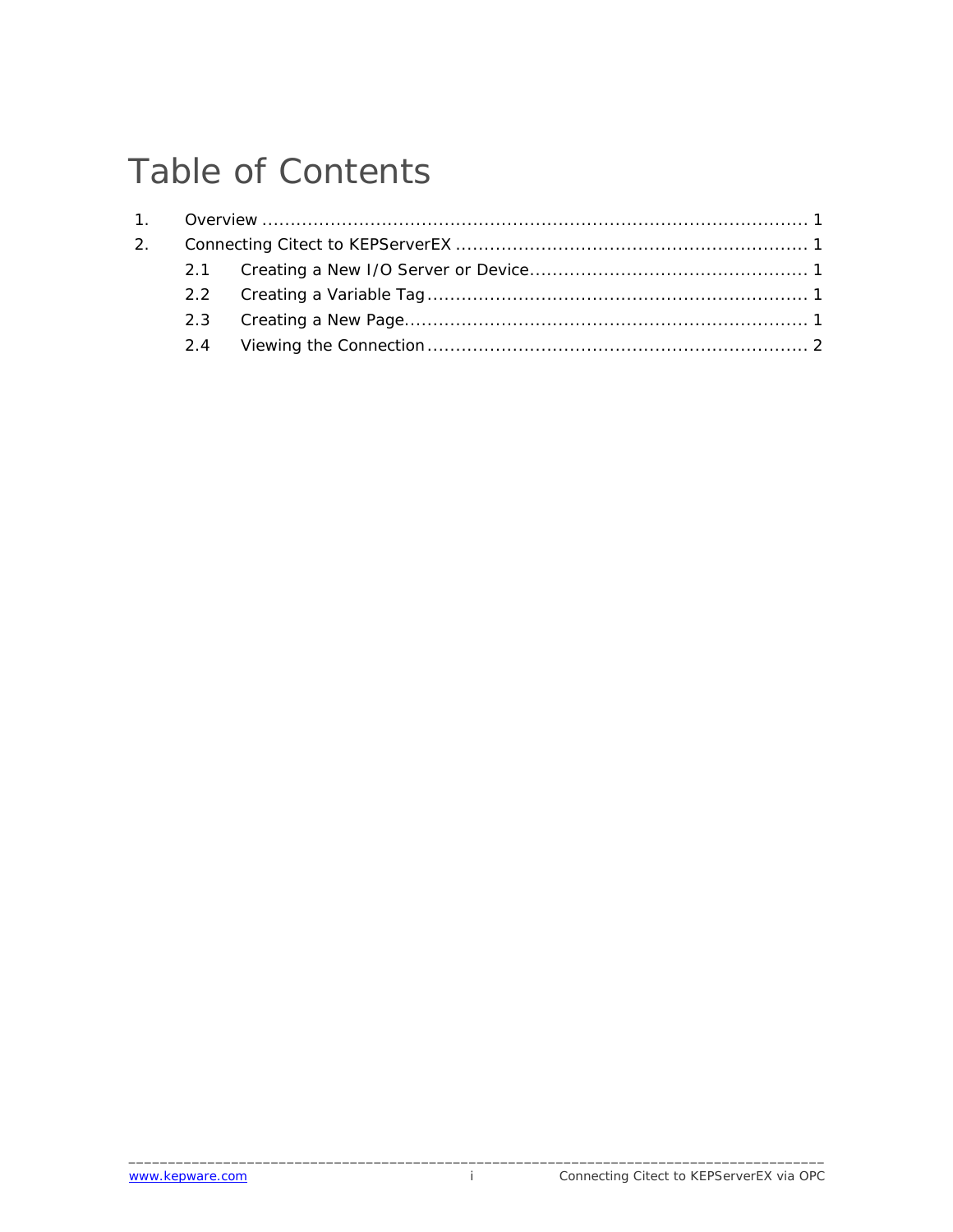## <span id="page-2-0"></span>**1.Overview**

This document intends to discuss the basic steps for connecting Citect to KEPServerEX via OPC.

## **2.Connecting Citect to KEPServerEX**

- 2.1 Creating a New I/O Server or Device
	- 1. To start, open **KEPServerEX**. Then, click **File** | **Open** and then select the "simdemo.opf" file.
	- 2. From the **Citect** folder, start the **Citect Explorer**. Then, click **File** | **New Project**. Specify a name, and then click **OK**.
	- 3. In the **Project Editor**, open the **Communication** menu. Then, select **Express Wizard** and click **Next**.
	- 4. If **Create a new I/O server** is selected, leave the name at its default setting "Ioserver". Then, click **Next**.
	- 5. If **Create a new I/O device** is selected, leave the name at its default setting "Iodev". Then, click **Next**.
	- 6. Specify the I/O device as **External**. Then, click **Next**.
	- 7. In the driver list, click the + symbol next to **OPC Foundation**. Then, click the + symbol to the left of **OPC Servers**.
	- 8. Locate and select **OPC**, and then click **Next**.
	- 9. The Address or App\_ID field equates to the Prog\_ID. In this field, enter "KEPware.KEPServerEX.V4". This ID is case sensitive.
	- 10.Click **Next**. Do not select the option to link to an external tag database.
	- 11.Click **Next**. Then, select **Finish**.
- 2.2 Creating a Variable Tag
	- 1. Return to the **Citect Project Editor**.
	- 2. Next, open the **Tags** menu and select **Variable Tags**. Then, do the following:
		- Specify a tag name. For this example, use "Bool\_1".
		- Specify a data type. For this example, select "Digital".
		- In **I/O Device Name**, select the device that was created with the Express Wizard. In this example, select "IODev".
		- In the **Address** field, enter "Channel\_1.Device\_1.Bool\_1".
		- Leave the rest of the parameters blank, and then click **Add**.
	- 3. Next, click **File** | **Compile**.
- 2.3 Creating a New Page
	- 1. Click **Tools** | **Graphics Builder**. Then, do the following:
		- Click **File** | **New**. Then, select **Page**. In the template window, select **Normal** and then click **OK**.
		- In the toolbox, click the **Button** icon. Then, draw a button.
		- Next, edit the button. Open the **Input** tab, and then enter "toggle(Bool\_1)". Then, click **OK**.
		- In the toolbox, click the **Symbol Set** icon (which resembles a fan) and place it next to the button.
		- Next, open the **Appearance** tab, and then enter the tag name "Bool\_1". Alternatively, click the **Insert** icon and then insert a tag.
		- Once finished, click **OK**.